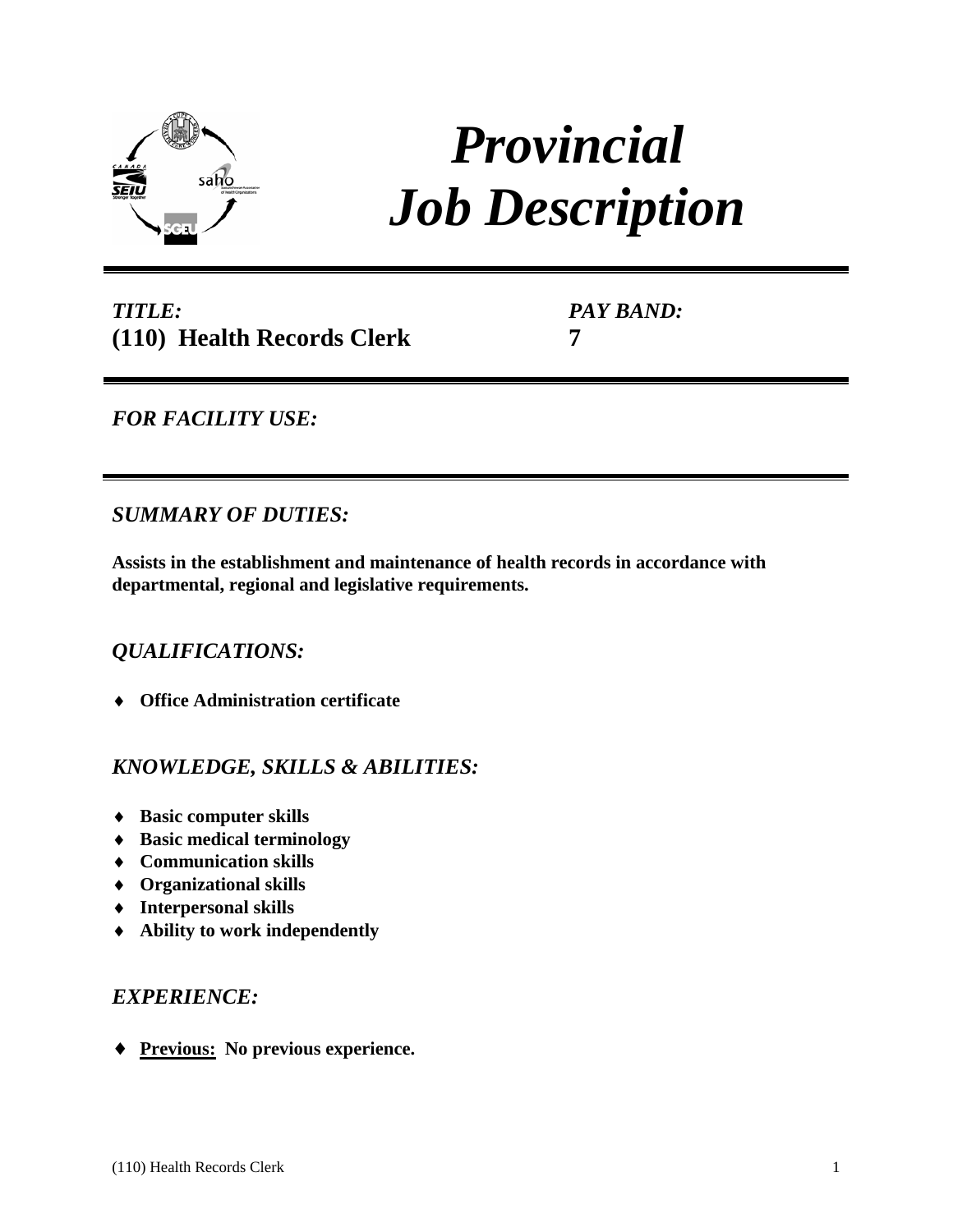## *KEY ACTIVITIES:*

### **A. Chart Maintenance**

- ♦ **Collects, sorts, scans and assembles/disassembles health records.**
- ♦ **Purges health records, shreds discarded documents, microfilms/files retained documents.**
- ♦ **Maintains chart tracking/locator systems (e.g., signing out health records, updating their location and signing them back in).**
- ♦ **Locates and delivers health records for departments/clinics/physicians, as requested (e.g., study/research, release of information).**
- ♦ **Files health records, creates new folders when necessary.**
- ♦ **Collects and sorts late loose reports, obtains file number and/or discharge date, locates chart and files report.**
- ♦ **Maintains file/archive rooms.**
- ♦ **Maintains accurate database with respect to health record numbers (e.g., duplicate patients/charts).**

#### **B. Health Records Duties**

- ♦ **Assists with month-end procedures.**
- ♦ **Assists with quantitative analysis of inpatient/outpatient records.**
- ♦ **Performs data entry.**
- ♦ **Processes release of information correspondence (e.g., photocopies records).**
- ♦ **Assists with the preparation and collection of statistics.**

#### **C. General Office Duties**

- ♦ **Provides office reception duties.**
- ♦ **Orders and restocks supplies.**
- ♦ **Processes mail, photocopies and faxes.**
- ♦ **Performs billing duties.**
- ♦ **Assists with preparation of forms for registering newborns.**
- ♦ **May show others how to perform tasks or duties by familiarizing new employees with the work area and processes.**
- ♦ **May act as a recording secretary.**